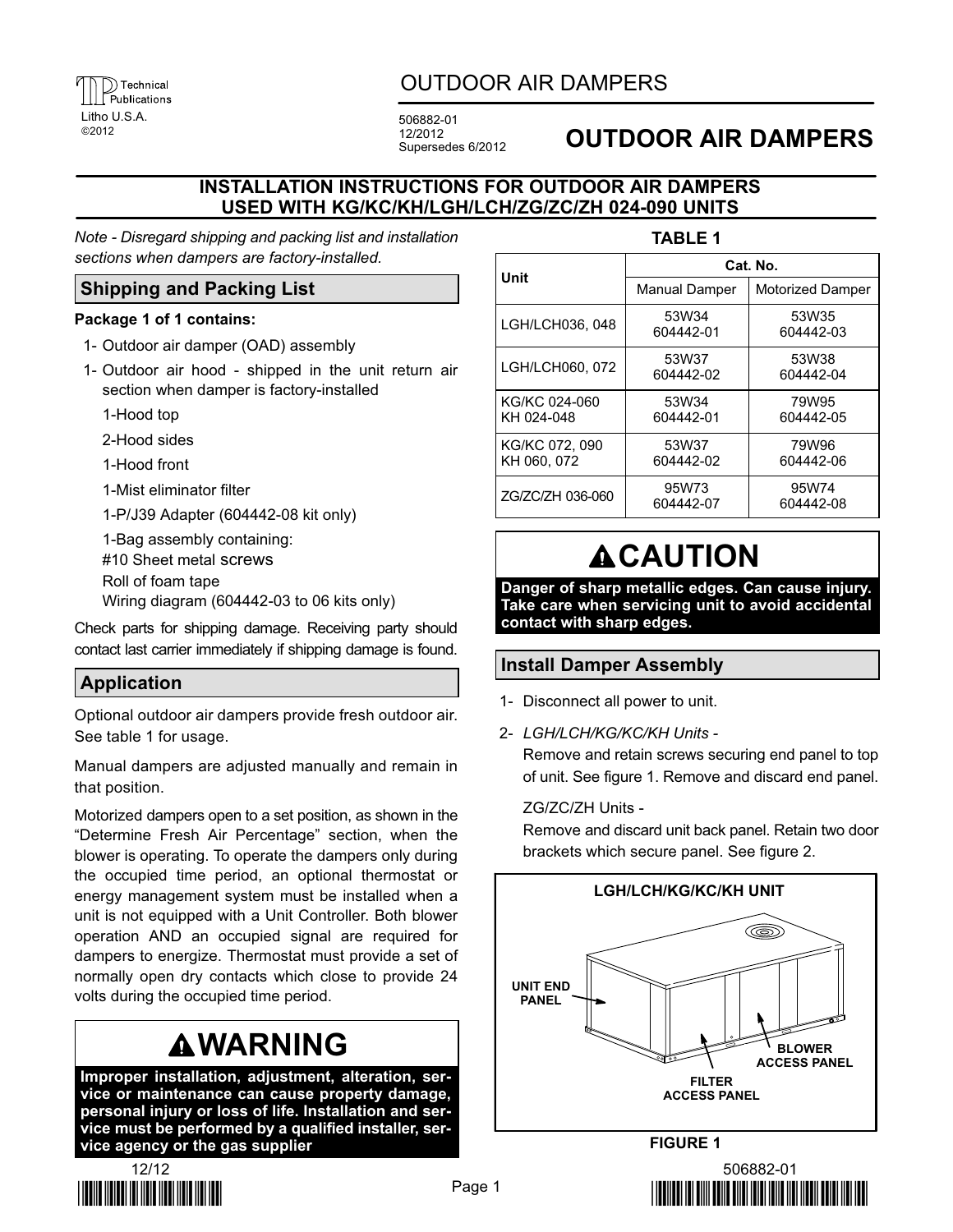<span id="page-1-0"></span>

#### 3- *LGH/LCH Units Only-*

Install damper assembly in unit; insert top of panel first. Secure top of assembly with retained screws and bottom of assembly with #10 screws. See figure 3.

#### ZG/ZC/ZH Units Only-

Install damper assembly in unit. Hold door brackets in place and secure damper assembly and brackets to unit with (2) screws in each door bracket. Secure the bottom of the assembly with #10 screws and re-install filter access panel.

#### 4- *Motorized Dampers Only -*

#### A-*LGH/LCH/KG/KC/KH Units Only -*

Affix wiring diagram section to inside of compressor panel. Position to the right of the "C" control section diagram.

#### B-*KG/KC/KH Units Only -*

Make sure the thermostat or energy management system occupied/unoccupied output is connected to unit TB1 terminals R and OC. Refer to "C" and "D" wiring diagrams. TB1 is located above the compressors.

#### C-ZG/ZC/Z*H Units Only* -

Make sure the thermostat or energy management system occupied/unoccupied output is connected to control box low voltage pigtails labeled R and OC. See wiring diagram on unit.

D-Remove filter access panel and locate unit jack J3. On KG/KC/KH/ZG/ZC/ZH units, remove P3 jumper plug from J3 unit jack and retain for future troubleshooting. Connect J3 to motorized OAD plug P4 or P39. P/J39 is provided with ZG/ZC/ZH kits. Remove dampers from manual damper assembly. See figure [4](#page-2-0).

5- Replace filter access panel and apply power to unit.



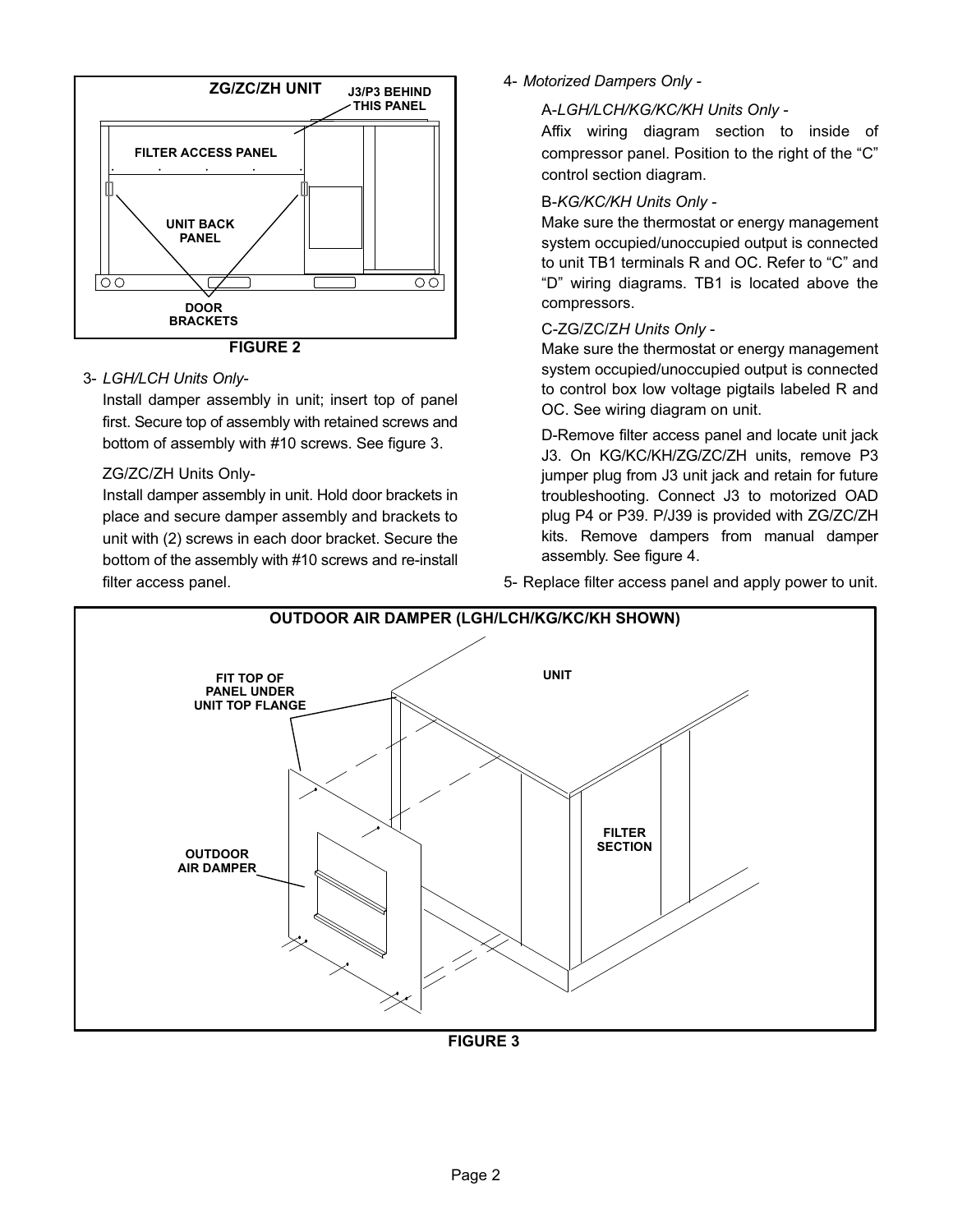<span id="page-2-0"></span>

## **Determine Fresh Air Percentage**

Fresh air percentage is determined in the same manner for both manual and motorized dampers.

Measure fresh air percentage according to the following steps and adjust dampers to the specified amount.

 1- Set damper to allow approximate amount of outdoor air into the unit.

#### *Manual Dampers -*

Loosen screws on both sides of dampers and slide to open dampers.

#### *LGH/LCH Units With Motorized Dampers -*

Locate the Unit Controller in the main control area. See figure 5. Set the DIP switch to "DSET" position as shown in figure 6. Adjust MIN POS SET potentiometer to open damper to desired air percentage.

*KG/KC/KH/ZG/ZC/ZH Units With Honeywell Actuator* - Adjust thumbwheel to open damper to desired air percentage. See figure 7.

#### *KG/KC/KH/ZG/ZC/ZH Units With Interlink Actuator -*

Damper stops are factory-set at 100% outdoor air and are adjustable in five degree increments. To adjust fresh air percentage, remove retainer clip and adjust damper stop to desired air percentage. See figure [8](#page-3-0). Replace retainer clip.



**FIGURE 5**



**FIGURE 6**



**FIGURE 7**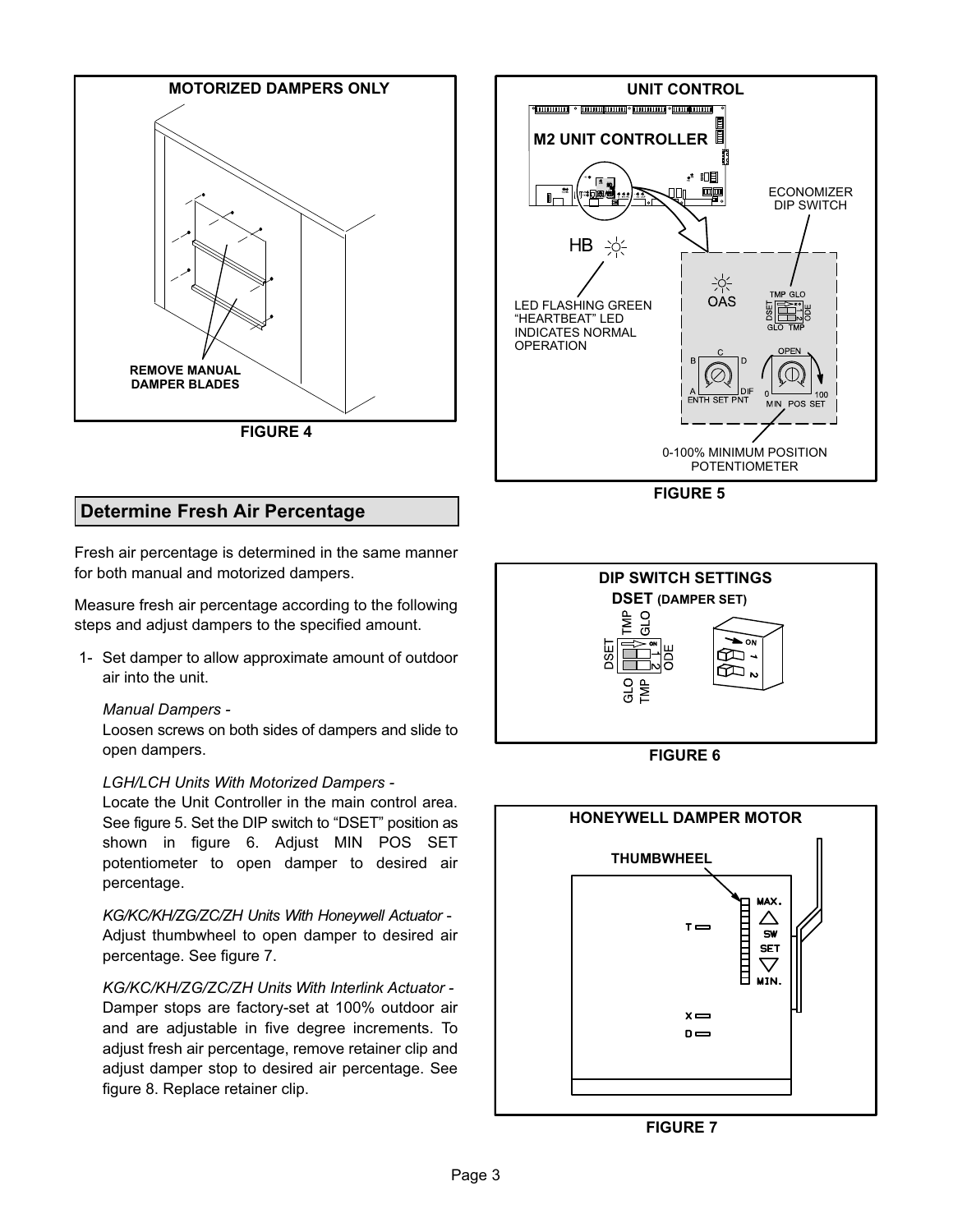<span id="page-3-0"></span>

**FIGURE 8**

- 2- Measure outdoor air temperature. Mark the point on the bottom line of chart 1 and label the point "A"  $(40^{\circ}F,$ the bottom line of chart 1 and label the point "A" (40 $\degree$ F, the bottom l<mark>ir</mark><br>4°C shown).
- 3- Measure return air temperature. Mark that point on Measure return air temperature. Mark that point on<br>the top line of chart 1 and label the point "B" (74°F,<br>23°C shown). 23°C shown).
- 4- Measure mixed air (outdoor and return air) temperature. Mark that point on the top line of chart 1 temperature. Mark that point on the top li<br>and label point "C" (70°F, 21°C shown).
- 5- Draw a straight line between points A and B.
- 6- Draw a vertical line through point C.
- 7- Draw a horizontal line where the two lines meet. Read the percent of fresh air intake on the side.

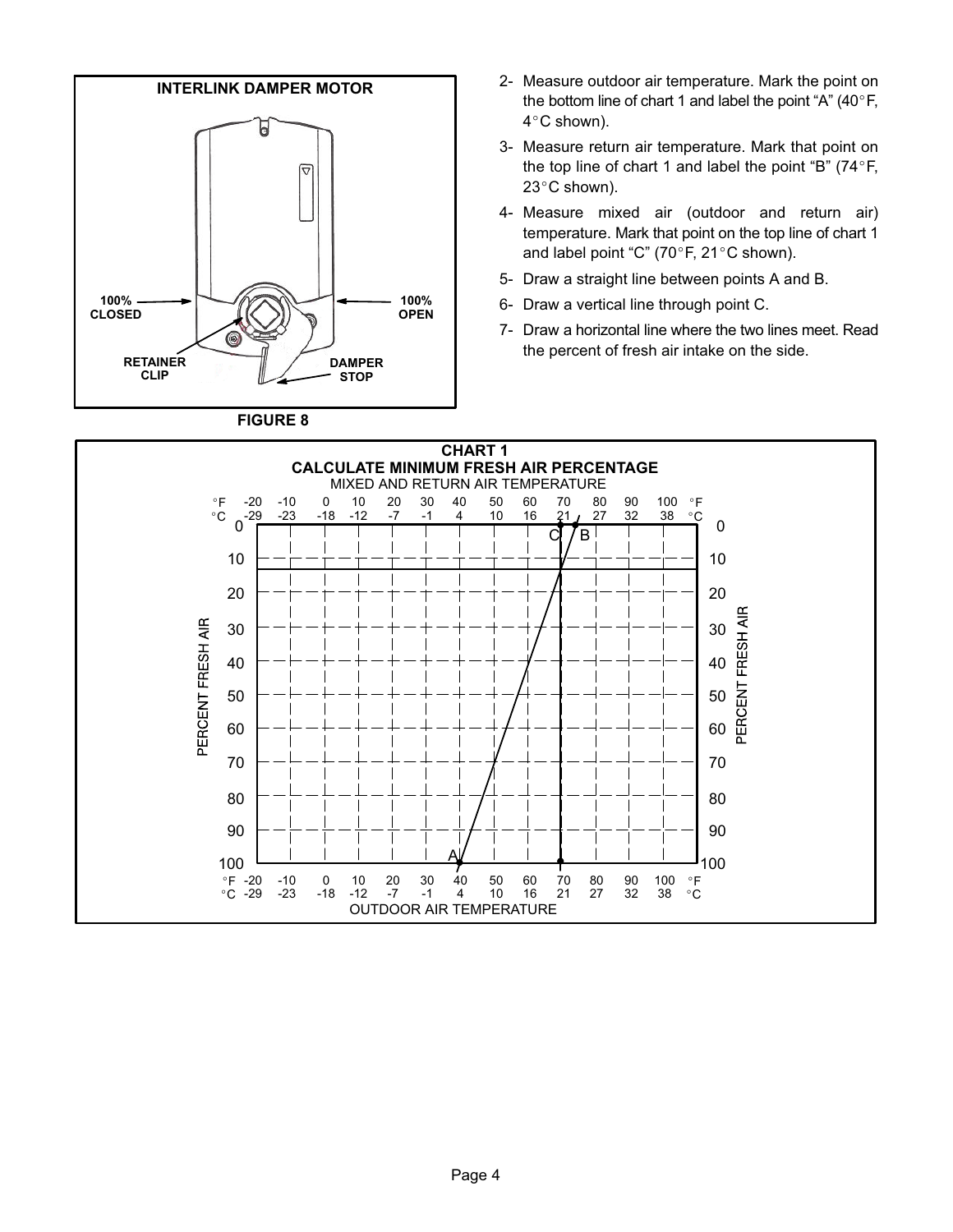#### 8- *Manual Dampers -*

If fresh air percentage is less than desired, loosen screws and slide dampers further open. If fresh air percentage is more than desired, loosen screws and slide dampers further closed. Repeat steps 2 through 7 until calculation reads desired fresh air percentage.

#### *LGH/LCH Units With Motorized Damper Only* -

If fresh air percentage is less than desired, adjust MIN POS SET potentiometer higher. If fresh air percentage is more than desired, adjust MIN POS SET potentiometer lower. Repeat steps 2 through 7 until calculation reads desired fresh air percentage.

Set the DIP switch to "GLO" position as shown in figure 9.

*NOTE - LGH/LCH Units Only - In addition to the previous method, damper minimum position may also be remotely set using Unit Controller software (ECTO 5.24). A remote adjustment will override potentiometer adjustment. Refer to Unit Controller manual.*

*KG/KC/KH/ZG/ZC/ZH Units With Honeywell Actuator -* If fresh air percentage is less than desired, adjust thumbwheel higher. If fresh air percentage is more than desired, adjust thumbwheel lower. Repeat steps 2 through 7 until calculation reads desired fresh air percentage. See figure [7.](#page-2-0)

*KG/KC/KH/ZG/ZC/ZH Units With Interlink Actuator -*  To adjust fresh air percentage, remove retainer clip and adjust damper stop to desired air percentage. See figure [8](#page-3-0). Replace retainer clip. Repeat steps 2 through 7 until calculation reads desired fresh air percentage.



**FIGURE 9**